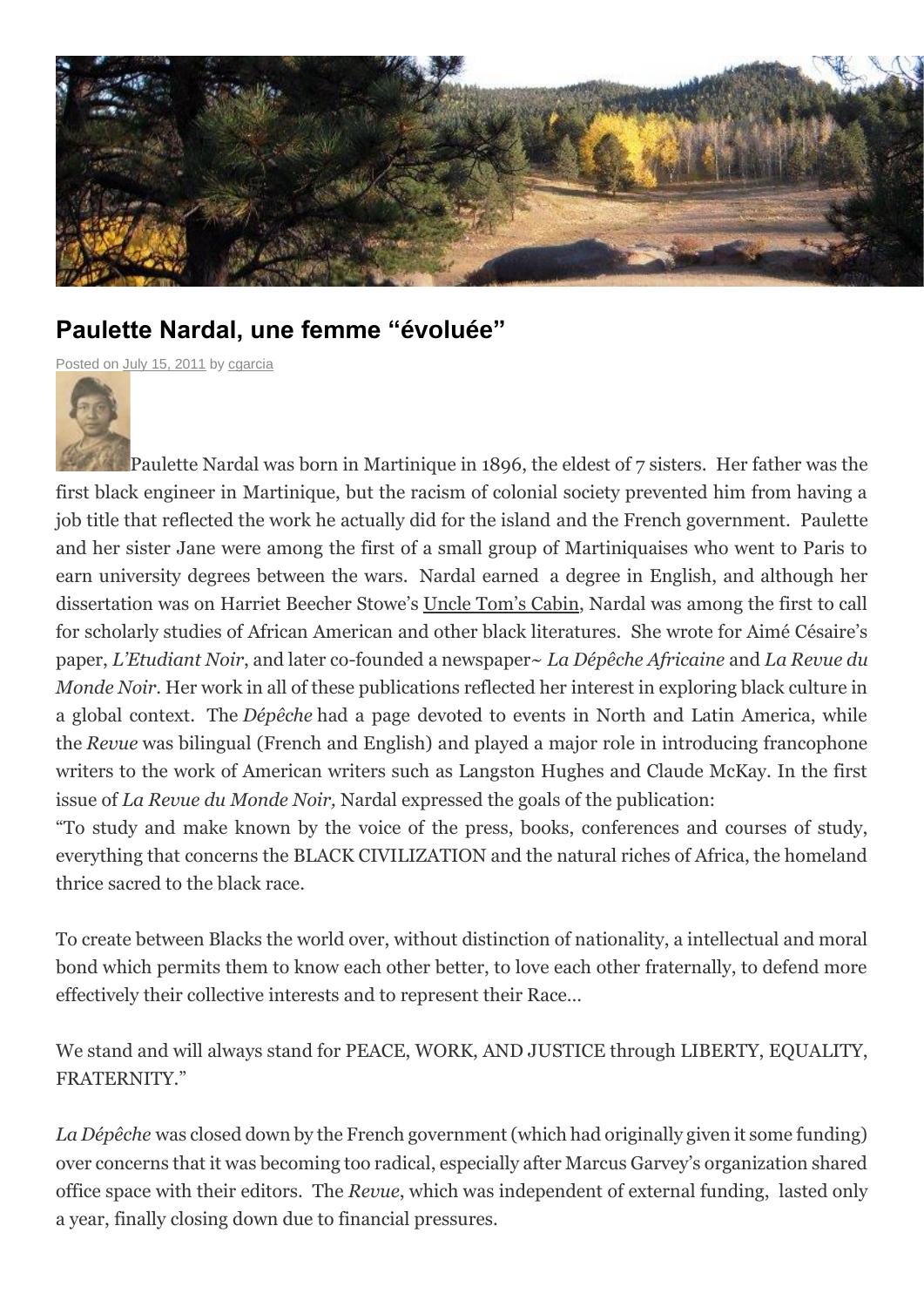

In 1931, the French government commissioned Nardal to write a guide to Martinique. The Guide is in the rare books collection of the Bibliothèque Schoelcher. I asked permission to photograph each page, and it was granted immediately. The librarian even asked if I had my own camera, as if he were ready to lend me one if I did not. The library closed at one on Wednesday (I had thought the fermature was at 1:30), and I of course worked up to the last minute~ when I looked up, the librarian was gone and the office lights were out, and I had a rare book in my hands. I waited for someone to return, but the staff was eager to begin their celebrations of Bastille Day, so I hid the book far back on the librarians' computer keyboard, rolling it carefully under the desk. When I saw the librarian downstairs making for the door I , told him, "J'ai caché le trésor Nardal" and made him come back upstairs with me. He took the little book out of my hiding place, and tossed it on the top of a hodgepodge of books stacked on a bookshelf.

Scholars have speculated why Nardal took this assignment from the French government, especially after the tensions associated with *La Dépêche Africaine*. My guess is that they paid her well, and that it enabled her to do something positive for the island~ her book details not only its sights, but its history, economy, culture, and peoples~ while promoting what was at the time a potential new source of revenue for the island: tourism. Other authors wrote the entries for Guadeloupe, Guyane, and St. Pierre-Miquelon.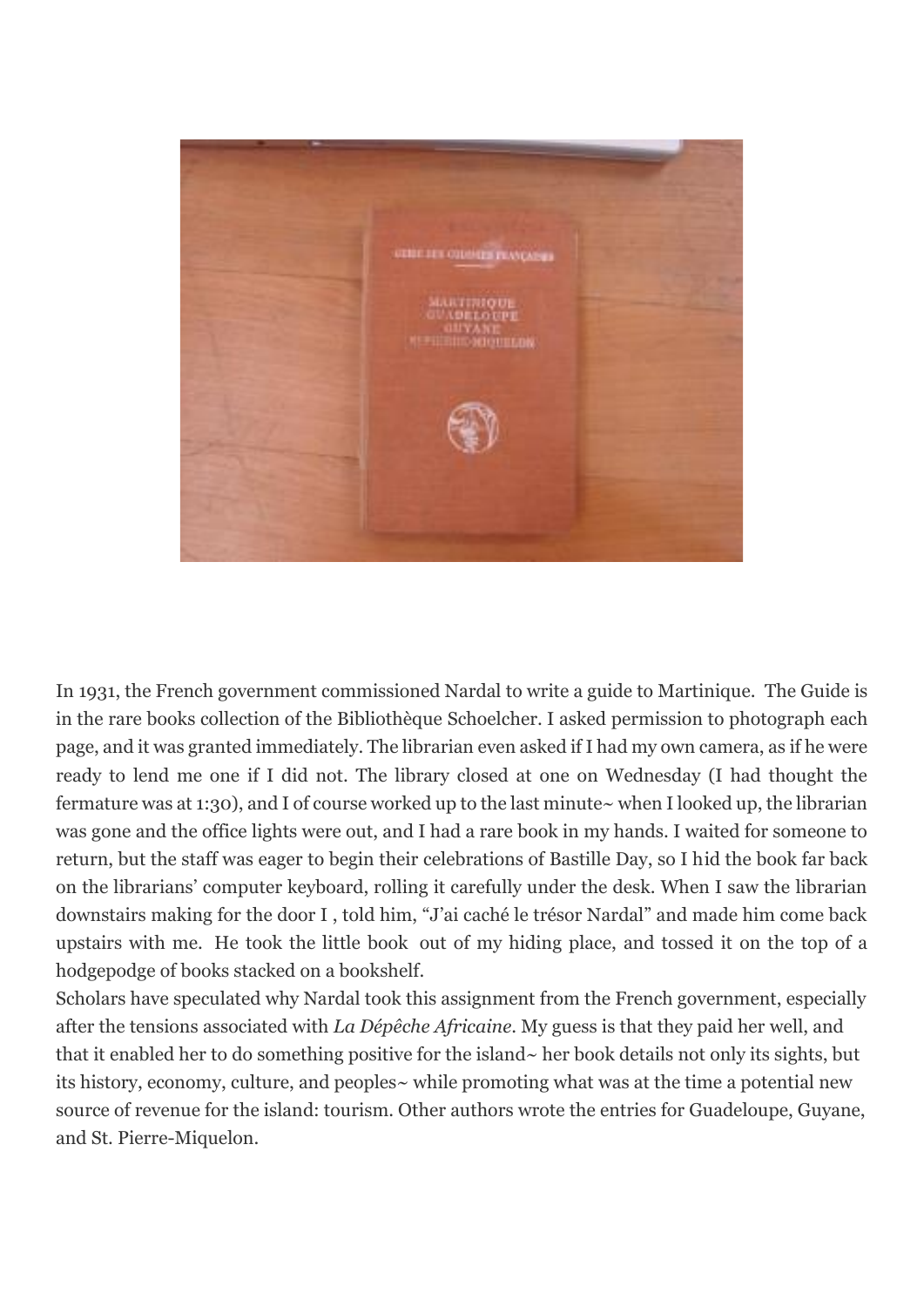

Here's a sample from the opening page of the guidebook. I have provided the original, for you francophiles, and my own off-the-top-of-my-head literal translation.



*Avant-propos : La Martinique ! Ce nom aux claires syllabes, évoque tout un passé brillant : suprématie de la petite île qui, au XVIII ème siècle., devint le chef-lieu des Antilles. On disait alors : les seigneurs d'Haiti, les messieurs de la Martinique et les bonnes gens de la Guadeloupe. A cette époque, fleurissent dans l'Ile aux Fleurs les grâces d'un siècle brillant et policé dont on peut retrouver un écho affaibli chez les actuels habitants de l'Ile aux Fleurs. Manières un peu désuètes. Vieille politesse française. Légère préciosité de la musique et de la danse. Recherche du costume. Expressions vieillies. Souvenirs galants ou aimables. Lent et doux parler.*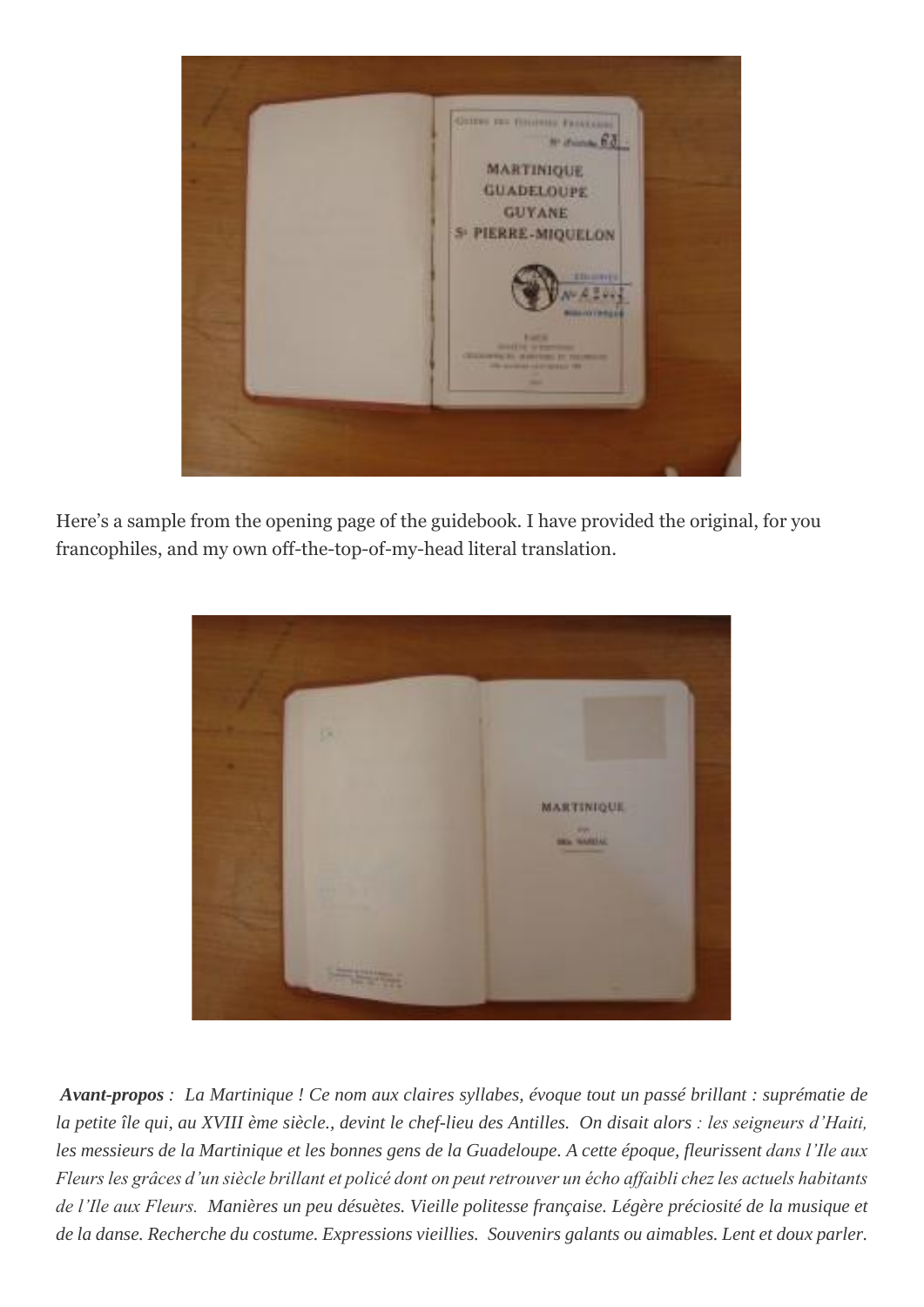Martinique ! This name of clear syllables evokes a brillant past: the preeminence of the little island which, in the XVIII century, became the first chapter of the Antilles. One used to say: the lords of Haiti, the misters of Martinique and the good people of Guadeloupe. In this epoch the graces of a brilliant and orderly century flourished on the Isle of Flowers in which one can recognize a weak echo in the present inhabitants of the isle. Manners a little old-fashioned. Old-style French politeness. A light precocity in music and dance. A sense of style. Old-people expressions. Relics of gallantry or considerateness. A slow and sweet way of speaking.

Note to my colleagues in the field: These photos are from the copy of the Guide held by the Archives d'Outre-Mers in Aix-en-Provence~ I photographed only the cover and title pages, and due to lack of time, transcribed the passages I thought most significant at the time. Of course, since my visit to Aix, I've discovered that the whole book is important to my project, so photographed every page of the volume here in Fort-de-France.)

After the second World War, when Martinique became a "département" (state) of France and French women (including those in Martinique and other "outre-mers" (overseas) départements) got the right to vote, Nardal founded a Catholic women's group~ Rassemblement Féminin~ and was both the director and editor of its newletter, *La femme dans la cité*. The group focused on encouraging women to vote and be civically engaged while addressing the dire problems facing Martinican families at the time: high infant mortality rates, rampant illness due to unsanitary conditions within and outside of the home, and work conditions not terribly different from those of slavery. The Rassemblement Féminin focused its efforts on persuading women of the importance of getting to the ballot box (exasperated by Martinican women's political apathy, Nardal wrote several jermiads in her newsletter about voting, including "De la paresse intellectuelle"/"Intellectual laziness") and what we would now call "domestic science"~ running workshops on infant nutrition, hygeine, and other domestic knowledge.

When in France, Nardal and her sisters held salons in their apartment in the Parisian suburb of Clamart, where artists, students, writers, musicians and other intellectuals from throughout the black diaspora met to discuss the future of "La Race," sing (all of the Nardal sisters were talented musicians), and drink tea (there are reports that no alcohol was served chez Nardal, so the men often went out to a bar together afterwards). In 1937, Nardal worked for a time in Senegal with her friend the Négritude poet and later first president of a free Senegal, Léopold Sedaar Senghor, rallying resistance to the invasion of Ethiopia.

A fierce and untiring feminist, a devout Catholic, an energetic writer, editor, and translator, Nardal never married. From her compassionate portrait of a Martinican domestic worker living unhappily in Paris ("En Exile") to her efforts to promote knowledge and appreciation of Antillean culture to her multi-faceted efforts to facilitate conversations about race across cultural, national, and linguistic borders, Nardal's work still resonates today.